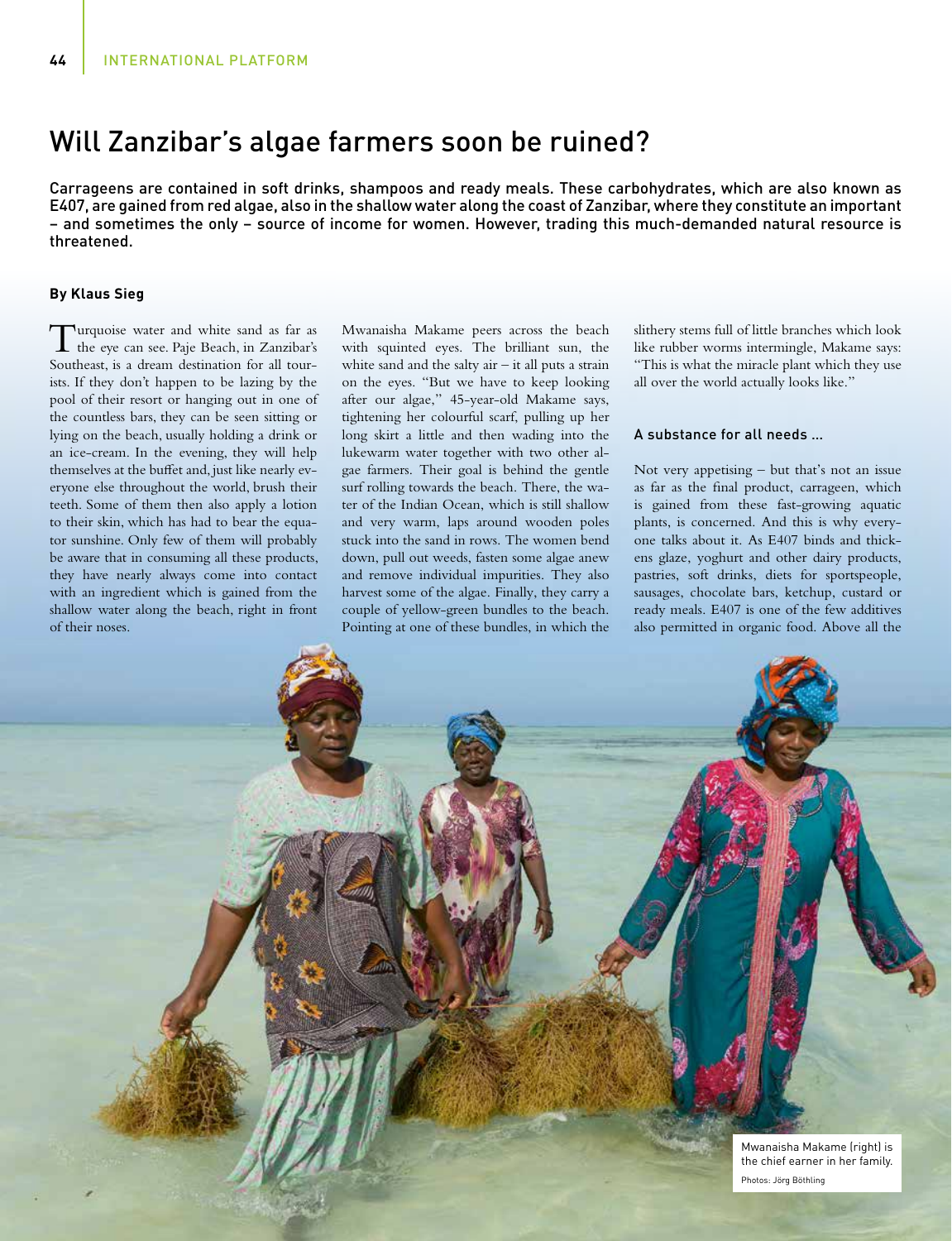

Hardly any women in Zanzibar can swim. Women have to rely on men's support in sailing boats and diving for algae.

burgeoning group of vegetarians and vegans eat it frequently. Agar Agar, used as a gelatine substitute in jelly babies, sandwich spreads, soy milk or tofu cold cuts, and also obtained from algae, is likewise popular among them. What is more, carrageen is used in many cosmetics and body care products, in the dye and paint industry or as an additive in drugs. "Demand has been growing for years, and new fields of application are still being created," says a spokeswoman for Cargill, one of the world's biggest carrageen manufacturers. Food developers in particular would hardly find an alternative substance with such excellent properties. Despite its health impact recently having become somewhat controversial, the popularity of E407 is still on the rise.

## A bit of financial independence

This is good for Makame, who has been growing algae for more than 25 years. "Success was initially modest, and now I am the chief earner in my family," she explains. Although her husband works as a diving instructor, his income is irregular. She can harvest the algae eight to ten times a year, and she can plant them just as often. For this purpose, Makame ties little saplings to ropes, which are then fastened to poles in the water. Nature sees to the rest virtually on its own. After two or three months, the algae are ready for harvesting, they have formed the crucial ingredients, and their biomass has grown twentyfold. So the plants aren't much work.

This was also what Tanzania had in mind when it introduced the two red algae varieties *Eucheuma spinosum* and *Eucheuma cottonii*, originally from the Philippines, in the semi-autonomous archipelago off its coast in the 1980s. Both species are especially suitable for the production of carrageen, although they do need tropical water temperatures. Women in particular were intended to earn income growing them alongside seeing to the household and the family, thus gaining independence in a traditionally shaped culture. This appears to have been a success, albeit at a modest level. Makame earns the equivalent of roughly 40 euros a month. That is almost half the wage of a labourer in the city. And with it, you can buy a lot in Zanzibar, as long as you're shopping outside the tourist hotspots. And then there is Makame's proud smile. Otherwise, she and the other women would find hardly any employment on the island of spices.

"Most of the algae farmers used to depend on government support, which they no longer need," says Flower Msuya, an expert on algae at the University of Dar-es-Salaam, whose marine research institute is located right at the ferry terminal in Stonetown, the old city of Zanzibar's capital. There are piles of papers and files on the little table and the warped shelf in her office. An old-fashioned PC screen is flickering in the dark room without any windows. This senior researcher is about to leave for a conference in Dar, as the capital on the coast of the mainland opposite is known. Her expertise is in high demand, and she was involved in the introduction of the algae right from the start. One of her activities has been the setting up of the Zanzibar Seaweed Cluster Initiative (ZaSCI), a network that is meant to bring together farmers, traders and producers. "After the Philippines and Indonesia, Tanzania is the third largest area the plant is grown in world-wide," she explains, referring proudly to what has been achieved so far. "With its 24,000 women farmers, the algae business now employs the largest number of people in our archipelago," Msuya notes.

Dr Flower Msuya is the chairperson of the Zanzibar Seaweed Cluster Initiative.

# Climate change is threatening the trade

However, the red algae business has run into difficulties. Climate change is to blame. Over the last 30 years, the Indian Ocean's temperature has risen by one degree – with disastrous consequences for the shallow water off the coast. "In the 1990s, it was never warmer than 31 degrees, but now it can heat up to 38 degrees." This is making the red algae vulnerable to disease. The women are losing parts of their harvest, which is why Msuya and her colleagues are attempting to establish cultivation in deep water, where temperatures are lower.

The coast in front of the village of Muungoni, in the Southeast, has no white, sandy beach – and hence no tourists. Instead, there are plenty of jagged rocks and coral reefs. The rubber gloves of Jina Makame and the other members of the group are correspondingly tattered. The women have just gathered algae to reproduce them. For this purpose, they tear the plants into finger-long ends that are tied to ropes, and then they are pulled through blue pipes into longish nets that are subsequently anchored a couple of metres deep out in the sea. "This keeps the current from drawing the saplings away," Jina Makame explains. This vegetative reproduction of red algae enables unlimited further cultivation. The farmers are still working with the offspring from the red algae imported in the 1980s.

Once all the nets are full, Rajid Mohammed starts the boat's outboard motor. The women, all of them wearing lifejackets on top of their colourful clothes, carefully step onto the boat, which is swaying to and fro. "We can't swim," Jina Makame grins timidly. Hardly any women in Zanzibar can swim, even though they live right next to the sea. Here, it is simply not cus